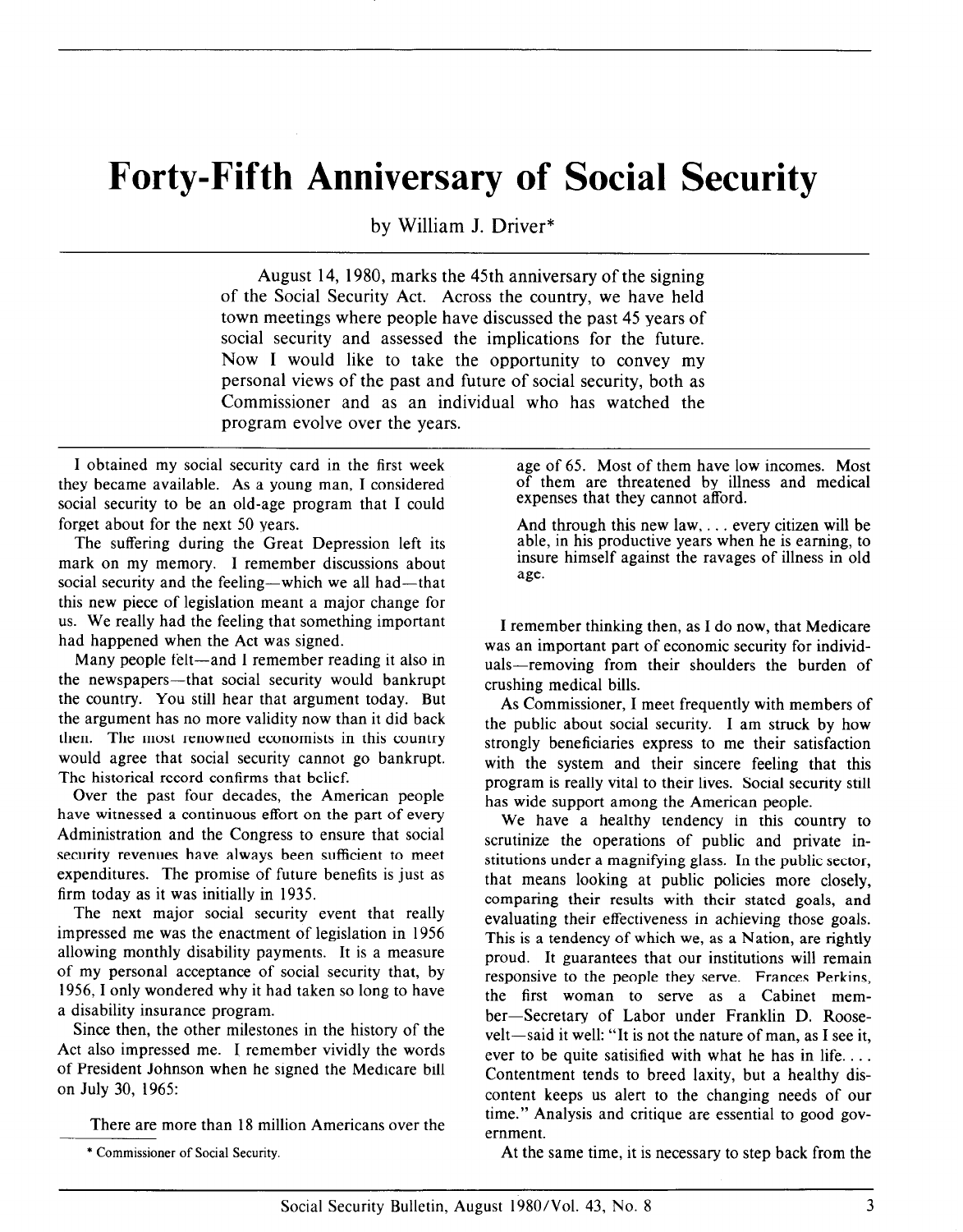heat of the debate from time to time and to ask ourselves: "What does it all add up to?"

With respect to social security, the public consensus is that this is a good system. It is undeniably the most successful social program this country has ever launched. And we couldn't do without it.

More than 45 years ago, when President Franklin D. Roosevelt asked the Committee on Economic Security to issue a report about social security, the elderly, the disabled, and their dependents were in a desperate situation. Nine out of 10 people over age 65 had no pension-public or private. They had to depend upon their families or charities for support, at a time when too many family members were unemployed and when charities were receiving far more demands for help than they could answer.

The Social Security Act of 1935 marked a bold step toward filling a big gap in our social policies. It started a program in which workers and employers joined hands to safeguard the interests of workers and their families. Over the years, the program has improved considerably. It has lifted millions of the elderly and disabled out of poverty; and it has enabled millions more to live their lives with dignity and basic comfort. Nine out of 10 workers are now covered-a radical improvement from the situation 45 years ago.

These are significant accomplishments. They must not be forgotten, especially by the younger generations, for whom the  $1930s$ -as recent as they are-may nevertheless smack of ancient history. We shall not willingly go back to those days of the past. And social security is one reason why.

Lester C. Thurow, Professor of Economics and Management at the Massachusetts Institute of Technology, recently explained it this way. "In an era of economic doom and gloom," he writes, "Americans often overlook their successes—especially the successes that flow from government programs. However you look at it, social security is one of our greatest social institutions. If it didn't exist, we would simply have to reinvent it."

## The Future Evolution of Social Security

Several advisory groups, as well as the Social Security Administration itself, have been studying various longterm issues of great consequence to the program. They are considering the projections of an aging population and the need to develop a more equitable treatment of women under social security.

Within the next 5 years, I expect that Congress will undertake a thorough reevaluation of social security programs. But I hesitate to predict what adjustments, if any, they will recommend. For one thing, these are sensitive issues, which need to be thought about carefully. Decisions will have to reflect what the people really want from the social security system, and what they are willing to pay for.

Nevertheless, I think certain practical considerations will exert a significant influence on the future evolution of social security.

Above all, I think that social security benefits will continue to be the basic source of retirement income upon which people rely. In fact, roughly 2 out of 3 retired beneficiaries now depend on social security benefits as their major source of income. Private pensions simply have not expanded as rapidly as we might desire, neither in the extent of private pension coverage nor in the number of workers who eventually receive a private pension. We can anticipate greater discussion of private pension supplementation in the next few years. But as a practical matter, social security benefits will remain a major source of income security for retired and disabled workers, their families, and their survivors.

I don't believe, however, that we will relive the continuous historical expansion of social security documented by the statisitical tables in this journal. We shall probably be spending the next decade fine-tuning the system that we now have. A number of proposals might be discussed in that regard.

We may see increased interest in some way of raising the income security benefits for single persons. Some categories of persons in old age, especially those men and women without a family, need more adequate benefits.1 We shall probably see some movement in that direction, not necessarily through an expansion of the contributory benefits under social security, but perhaps in conjunction with the supplemental security income program, so that the combined payment amounts reach a more adequate level.

Discussion in the area of disability benefits may include provision of benefits for those of advanced age, for whom the loss of certain abilities might not be totally disabling from a medical standpoint, but whose disabilities, as a practical matter, severely restrict their ability to find a job. Social security disability legislation, however, requires stringent rules about unemployability. These rules will probably be emphasized in the future to avoid creating any incentives for people to stop working prematurely. Management of the disability program will probably be directed toward achieving more uniform disability determinations and objective measurements of unemployability.

The real administrative emphasis in the next decade will be on service delivery. Social security will be

<sup>1</sup> Editor's Note: One-third of single persons aged 65 and over have incomes from all sources, including social security, that are below the poverty line. Source: Susan Grad and Karen Foster, Income of the Population, 55 and Over, 1976 (Staff Paper No. 35), Social Security Administration, Office of Policy, Office of Research and Statistics, December 1979.